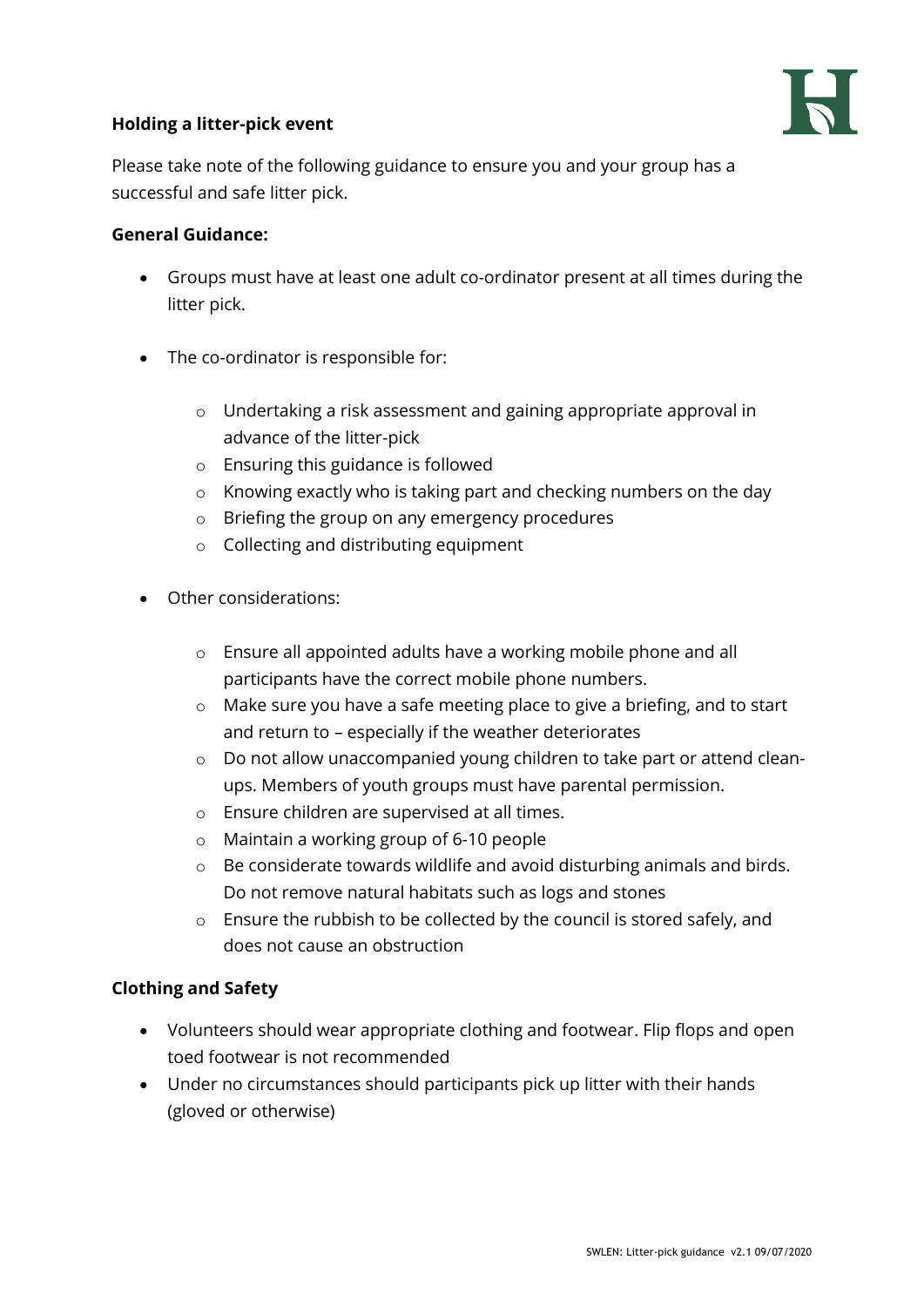- Do not work near roads with a speed limit of more than 30 mph, on steep banks, near fast flowing or deep water, derelict buildings or edges with steep drops that could be considered dangerous
- Do not work on the road, central reservations, roundabouts or islands. Stay on the pavement/verge away from live traffic at least 1.5m from the kerb.
- When working near roads always face oncoming traffic and work on one side of the pavement at a time.
- Do not work in darkness or bad weather conditions i.e. when the ground is icy or visibility is reduced

# **Health & Wellbeing**

- Ensure group has access to First Aid materials, anti-bacterial wipes or soap and water.
- To avoid injury, the following basic principles of manual handling should be applied:
	- o Use litter pickers to prevent constant bending and stretching
	- o Make sure an item is safe to handle with no sharp edges or noxious contents
	- o Ensure bags are not overfilled
	- o Event coordinator to indicate where filled bags are to be placed at the end of the event
- Volunteers are not expected to separate recyclable items of litter, but if they are willing to do so this, it would be welcomed. Details will be provided by in advance of your event according to your local authority guidelines

## **Hazardous Items**

- Broken glass:
	- o Broken glass is common and presents a big hazard. **On no account should it be collected as it presents a danger to those collecting and irreparably damages the litter collecting bags**
- Fly-tipped waste
	- o Sometimes on a litter pick, you might come across a site where the rubbish is more than simply the casually discarded items that accumulate over time. If people are willing to illegally discard waste, it is unlikely they will have taken precautions regarding the safety of that waste. Unidentified liquids in containers could be hazardous and other harmful